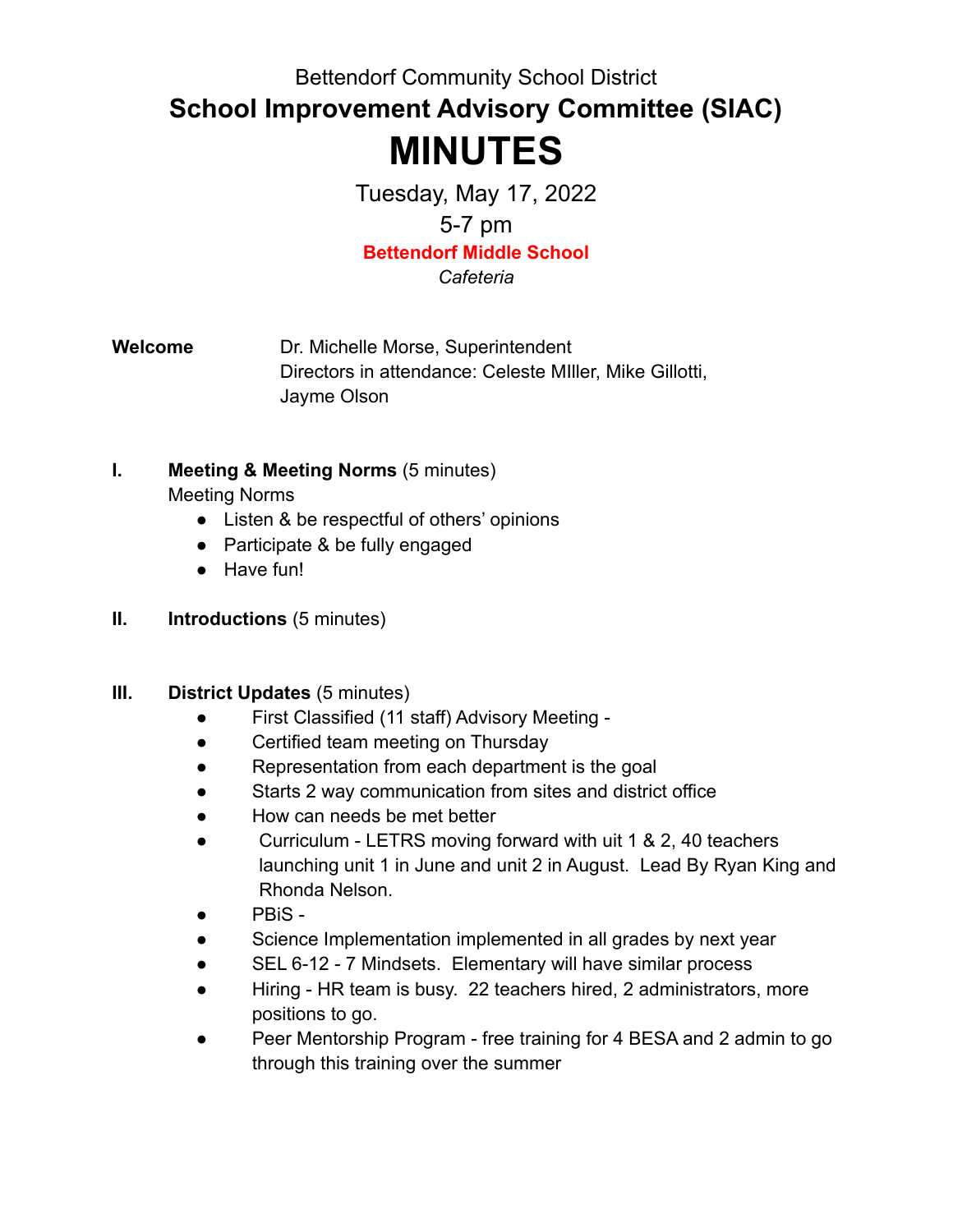- Facility Master Planning board selected ?? to lay out what this plan will look like. Community and Stakeholder input will be critical to identify short term and long term needs
- New Teacher Orientation Aug 8th for new teachers, 4 days of training
- Welcome Back & PD week teachers report back on 8/16. PD and work in the classroom both will be offered.
- Strategic Planning survey completed by staff and parents. Top 3 priorities were multi tiered systems of support, setting priorities and top quality education. Bottom - tracking alumni, retaining diverse staff, different school configurations. Top 3 performing areas - super English learners, support student learning, ??. Bottom 3 - understanding staff attrition, maintaining optimal staff levels, monitoring staff satisfaction. Noticed a pattern of many leaving the state due to job changes. New Mission statement: To inspire, empower,,, and unite our students as a community of learners in their pursuit of excellence. Vision - ??. Core values activities shared: community, lifelong learning, integrity, empowerment. We will now dig into this and take all input and identify our 4 priorities and focus as an organization for our 5 year plan. Organizational coherence - align district as one team. Learning and achievement for all - academic excellence and access for all. Positive climate and culture - everyone feels welcome. Resource allocation good stewards of our dollars and resources. Action plan will have action steps, who is responsible, needed resources, and timeline. ○ LINK PRESENTATION
- **IV. Positive Behavior & Intervention Supports (PBIS)** (30 minutes)

# Sarah Harris

# *Wellbeing Supports Facilitator*

Mississippi Bend Area Education Agency

- Each student has unique challenges and backgrounds
- Talk at table about why there is challenging behavior at the schools
	- Apple Hunger
	- Banana -
	- Orange structure
	- Lemon Acceptance
	- Watermelon belief system
	- Pineapple -
- Behavior is contextual
- Medical and mental health challenges are prevalent can start at age 6 with anxiety disorder.
- What is happening over the years needs to be considered ie: social media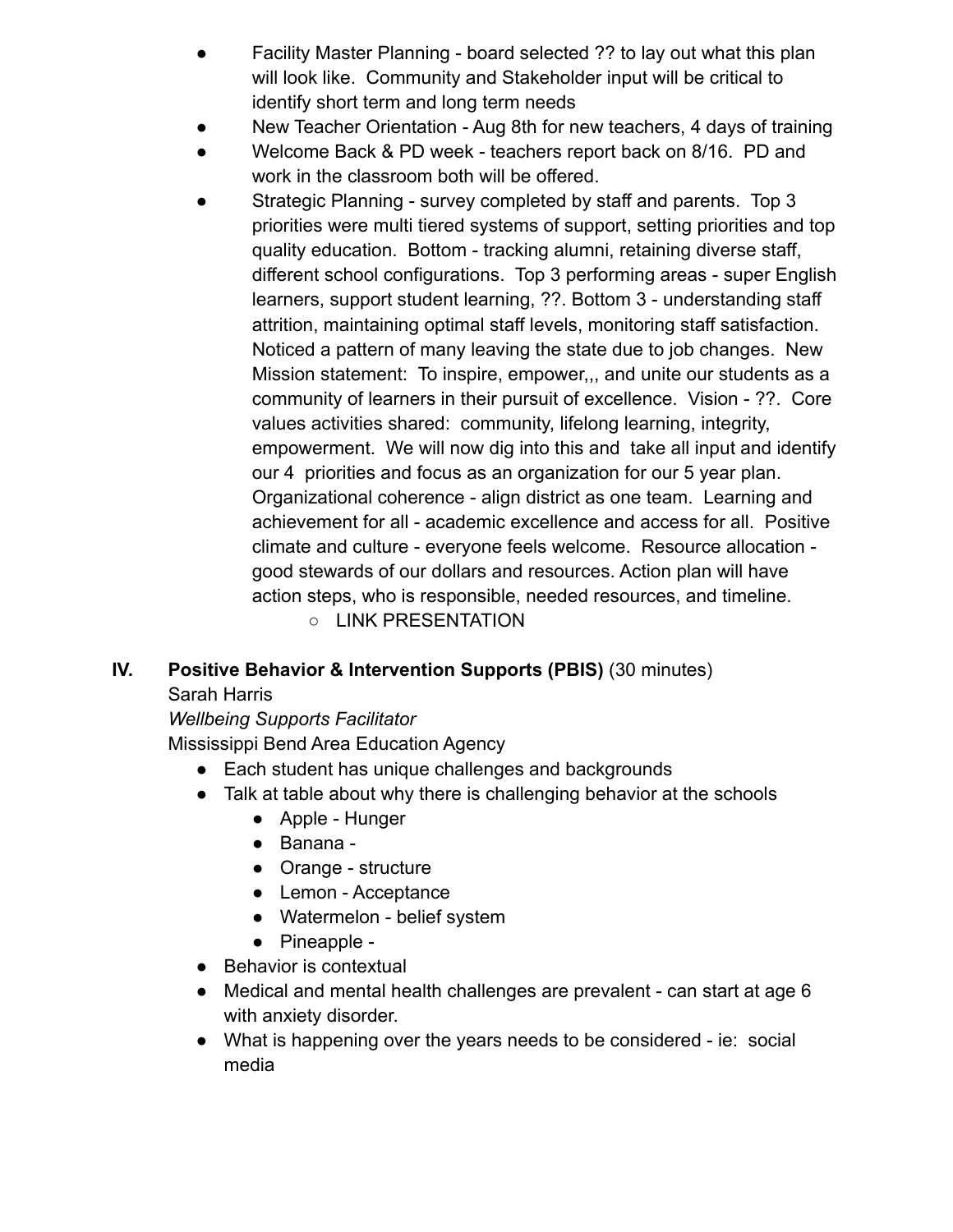- Impact of trauma world and individual. Trauma can change brain chemistry. Impairs the ability to learn.
- Impact of trauma Survival becomes larger and cognitive becomes smaller. Can be in survival mode all of the time.
- Students with trauma are always looking for threats no matter what we do. Can't be seen externally by others.
- Behavioral errors can be a skills deficit.
- How do we ensure all students have access to excellence?
- ESSA Every Student Succeeds Act Equity for all students. Have to have systems for school accountability. Multi tiered system of supports
- IDEA Individuals with disabilities act a right to fair education despite disability. PBiS is written into this law
- PBIS and MTSS are synonymous for academics and mental health. They feed each other.
- Iowa MTSS PBIS is the evidence based model. Build capacity for multi tiered.
- Effective Discipline Systems PBIS is around us in all parts of life. Speed limit in a school zone, flashing sign if you are going too fast.
- At NA STAR Self Control, treat people right, attentive, responsible with a description on a sign of what each of these means and what the expectation is.
- Components of a good system of Intervention response define problem, create continuum, review policies and include discipline approaches, use data to support and create safe and supportive environment, Intervene early before unwanted behaviors escalate.
- Quickest way to change behavior is be proactive about pointing out what someone is doing correctly
- Doing this has a ripple effect in many areas Improved student outcomes, reduced exclusionary discipline, improved teacher outcomes
- Misconceptions of this work not just celebrations, rewarding youths (people do respond to incentives), enabling our youths, people talking in high voices and being positive all of the time, no consequences for kids, Behavior Kids Only (this is school wide and good for everyone), It's tickets and Stores (time and place for this). A negative experience needs several positive outcomes to turn thinking around
- PBIS is a data based decision making approach schools use to promote school safety and behavior. Community is responsible for the outcomes
- This is part of lowa teaching standards and lowa law we have to be able to do this. Iowa Teaching Standard 6. Demonstrates competence in the classroom.
- PBIS is a continuous improvement process
- Action Plan 21/22 We have gotten through all but the Action Planning Workshop in June. Building leadership teams established, Tiered fidelity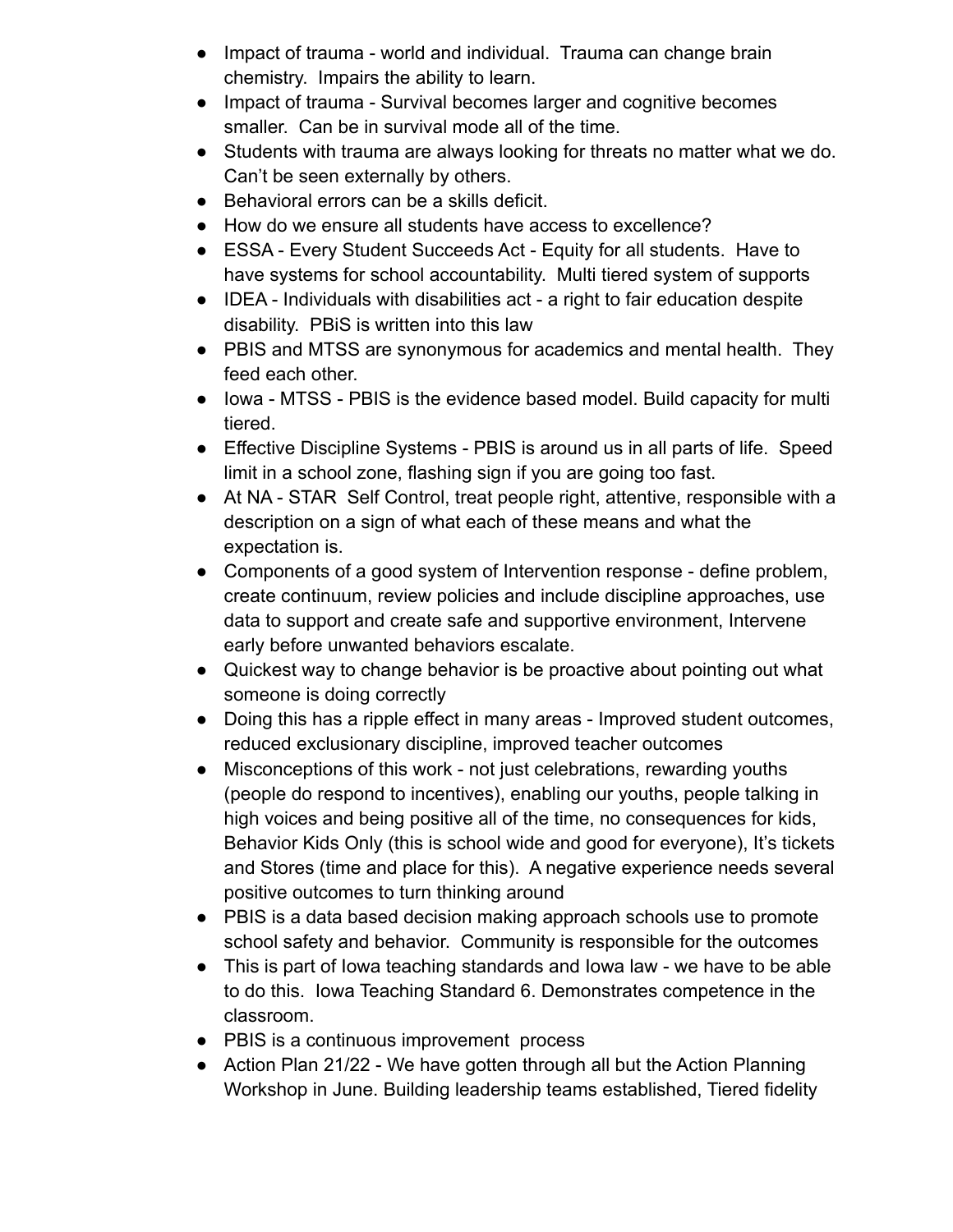complete, Tier 1 completed (universal support), Self assessment survey for staff completed Spring 2022. We will reset for next year.

- Aha's
- Apple Brains can change based off trauma or experiences, PBIS is universal and embedded in society
- Pear Understand what PBIS means and inform, hear how you feel, show me the evidence
- Banana brain research
- Orange Positive reinforcement does work for everyone some need it more than others, Figuring out the "why" students become repeat offenders and when/how is the next step needed and how to help them not be repeat offenders
- Watermelon consequence side to PBIS, PBIS is a framework
- Pineapple COVID ramifications on students, student relatability is key, data/stats on suspensions, Stamina is different than pre covid for everyone
- One I am curious about
	- Apple Curious about next steps and forward thinking, how to more effectively involve families
	- Pear Educating students, parents, and community on PBIS (educating how it works, looks like), walk through the handbooks, What do the consequences look like
	- Banana Speed limit PBIS, Continuum of connect to content Safe, loved, learning
	- Orange How to get to the expectation of self regulation, what happens if you do not achieve it
	- Watermelon How will fidelity be tracked, how will it be handled with new staff training
	- Pineapple How PBIS is translated into schools for both short and long term
	- Sarah will help respond to these

### **V. District SWOT Analysis & Discussion** (20 minutes)

Strengths, Weaknesses, Opportunities, Threats

- Divide paper into 4 quadrants
- Gallery
- $\bullet$  S = Strengths
	- $\circ$  Apple Money, facilities, teachers (1 dot), curriculum, athletics, fine arts, parental support, technology access (1 dot), new staff
	- Pear Opportunities, more community input (1 dot). Involvement and support. Look for more outside opportunities.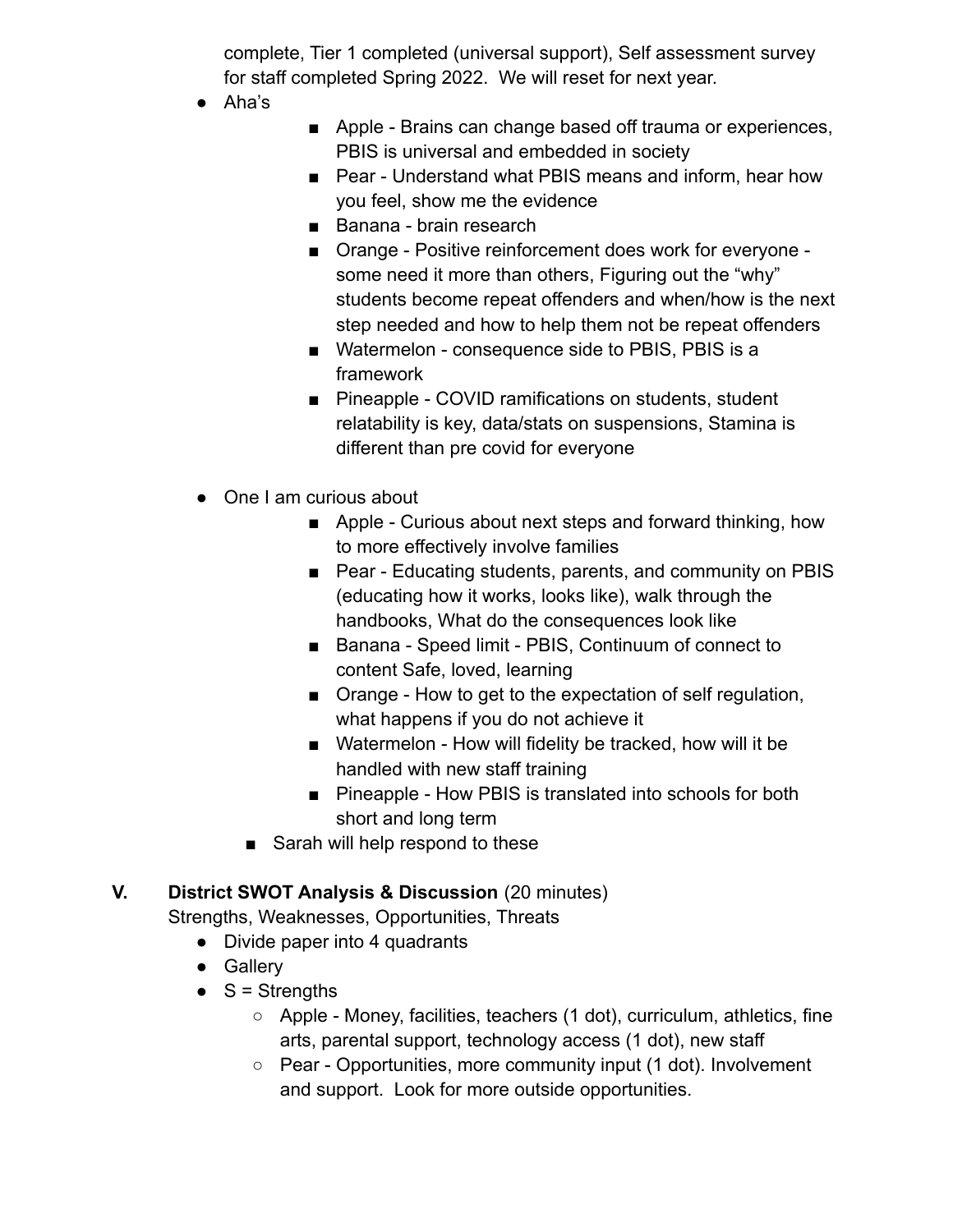- Banana Staff (1 dot), Programming for students, Adaptations for students in classrooms, District and community resources
- Orange Community supporting the district (1 dot), update facilities and curriculum, extracurricular opportunities, outreach program (2 dots), academic intervention program (1 dot)
- Watermelon History of success in many areas (arts, academic, athletics), Recognition and reflection, Leadership evolving effectively (1 dot)
- Pineapple Added security, SIAC (1 dot), Summer school, Support
- $W =$  Weaknesses
	- Apple Curriculum, Inclusive extracurricular, behavior supports, staffing supports, Alignment issues - academic and behavior(4 dots), newer staff
	- Pear Clear understanding of consequence, what does the consequence mean (4 dots). More Volunteer opportunities. (1 dot) Encouraging inclusiveness. PBIS more student body involvement (1 dot)
	- Banana Polarization of groups
	- Orange Communication to parents (1 dot), Lack of support perceived by teacher, students and parents (1 dot), No adequate after school/summer support or mentoring for students, Education the community on PBIS (1 dot), Understanding cultural differences
	- Watermelon Disinformation that is being shared, Is the current communication system effective in reaching all stakeholders (1 dot)
	- Pineapple Communication/Transparency (2 dots), Overcrowding (1 dot)
- $\bullet$   $\circ$   $\circ$  = Opportunities
	- Apple Legislation (1 dot), Open Enrollment, Teacher PD, Classified mentoring (NEA), Newer staff (1 dot), MTSS, PBIS
	- Pear Teaming with another school district, more united and coming together (1 dot). Getting narrative out (3 dots). Social media shout outs encouraging teachers and students. Redesign our district for BMS different grade configurations (1 dot).
	- Banana Proactive communication and different communication patterns, Defining excellence in the midst of change (1 dot)
	- Orange Open Enrollment in, Community business partners (2 dots), Building mentoring programs similar to Big Brother/Big Sister (1 dot), Need more academic support for certain students
	- Watermelon Location, Community resources to assist schools (1 dot)
	- Pineapple Plethora of opportunities for involvement in school, athletics and programs (1 dot)
- T = Threats